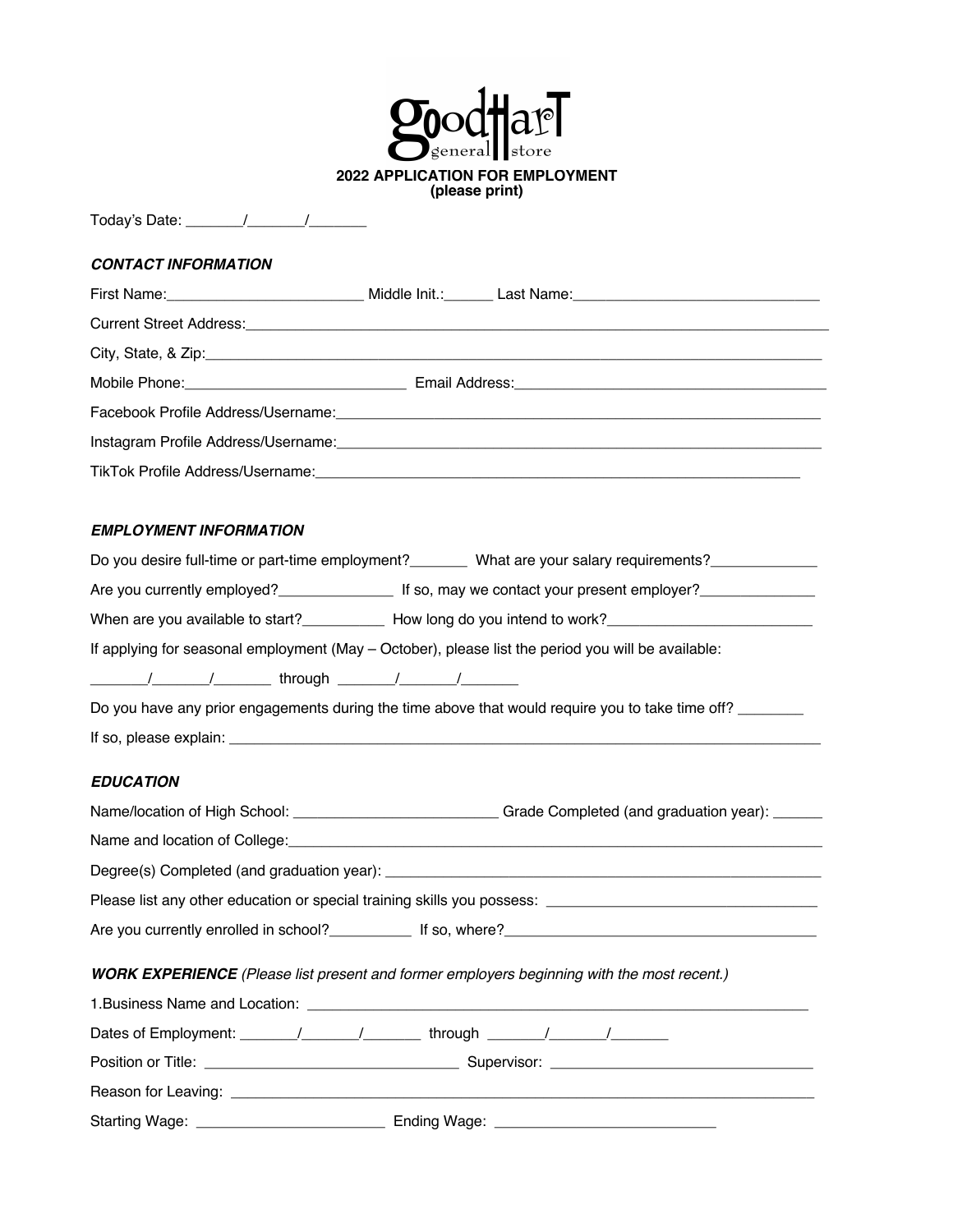| Dates of Employment: _______/_______/_________through _______/_______/__________                               |  |
|----------------------------------------------------------------------------------------------------------------|--|
|                                                                                                                |  |
|                                                                                                                |  |
|                                                                                                                |  |
|                                                                                                                |  |
|                                                                                                                |  |
|                                                                                                                |  |
|                                                                                                                |  |
|                                                                                                                |  |
|                                                                                                                |  |
|                                                                                                                |  |
|                                                                                                                |  |
|                                                                                                                |  |
|                                                                                                                |  |
| PERSONAL INFORMATION                                                                                           |  |
|                                                                                                                |  |
|                                                                                                                |  |
|                                                                                                                |  |
|                                                                                                                |  |
| In your own words, please tell us why you are interested in working at the Good Hart General Store ___________ |  |
| REFERENCES (Please list professional references not related to you)                                            |  |
|                                                                                                                |  |
|                                                                                                                |  |
|                                                                                                                |  |
|                                                                                                                |  |
|                                                                                                                |  |
|                                                                                                                |  |
|                                                                                                                |  |
|                                                                                                                |  |
|                                                                                                                |  |